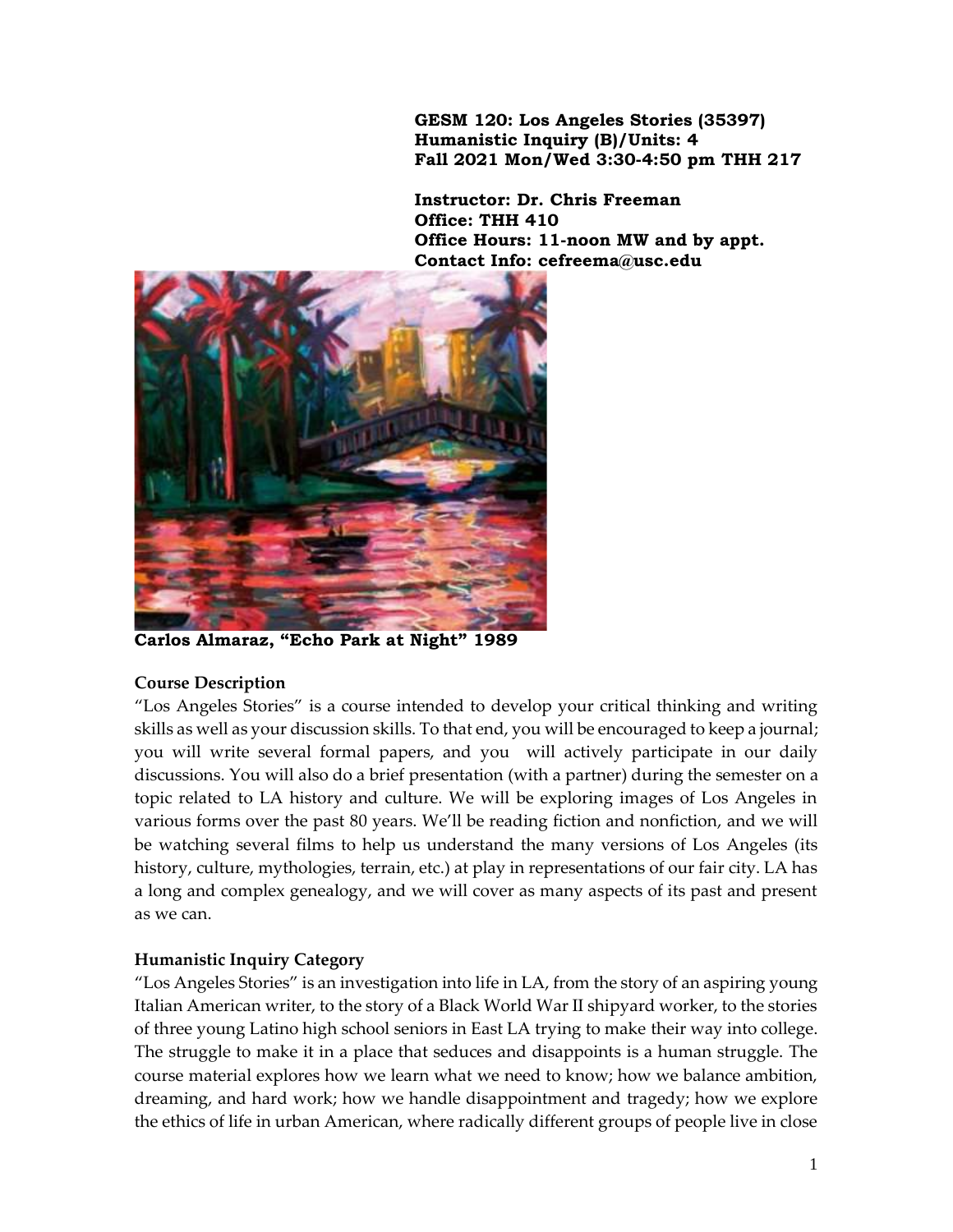proximity, sometimes with hostile, complex histories. The course includes discussions and readings about race and racism; about empathy and apathy; about dreams and nightmares; about Malibu and Compton. How the city has grown, how it positioned itself as a major destination; how art and commerce have shaped the city we live in. Through analysis and engagement with novels, poetry, song lyrics, videos, documentary, and historical texts, "Los Angeles Stories" provides students with a wide-ranging, diverse, and engaging curriculum, allowing them to imagine and understand the processes through with Los Angeles has emerged from an outpost of the Wild West to the vibrant, rich canvas that it is in the 21st century.

# **Learning Goals**

This course will help you understand the complex culture of your new home. You will read some important texts—fiction, nonfiction, poetry—and watch films and other videos to see how LA has changed over the past century; how it has exported images of itself; how it has melted down and rebuilt; how it has become a leading, global 21<sup>st</sup> century metropolis. Your writing skills will be challenged and honed in the essay assignments; your reading and discussion skills will expand in a seminar/conversation format; your speaking and communication skills will be polished in presentations and in-class discussions; and your critical thinking skills will expand through involvement with our texts and how they fit into the narratives of LA and US history and culture.

- You will write two essays (1200-1500 words each) with prompts drawn from our readings/viewings in which you analyze your topic relationship to LA history and culture and situate it into your understanding of how LA has changed in the past; this will likely involved linking LA history to US history;
- You will work with a partner to collaborate on a presentation and essay on a significant topic from this history (for example, the 1984 Olympic Games) to demonstrate how your topic figures in to the history of the city; how it relates to the issues our course is concerned with; you will select and describe these elements of your topic. You will design a concise, clear PowerPoint/Prezi and present that to the group, and you will write a research-based essay (1200-1800 words) on a salient aspect of your topic, to be turned in one week from your presentation date;
- To facilitate our daily seminar discussions, you will respond to discussion board prompts on Blackboard (possibly Google doc?) twice; those comments will identify important passages/scenes/characters and will offer analysis of their significance; each student will participate in the seminar discussion using their comment as a launching point to demonstrate careful engagement with the texts and to being a critique process

# **The Contract**

In accepting this syllabus and becoming a member of this class, each student agrees to complete all assignments in a timely and serious fashion. You also affirm your commitment to the exploration of ideas in the liberal arts tradition, an exploration which is intellectual, creative, and respectful of others in the classroom. In class, you will engage with the material, pay attention, to make comments and ask questions,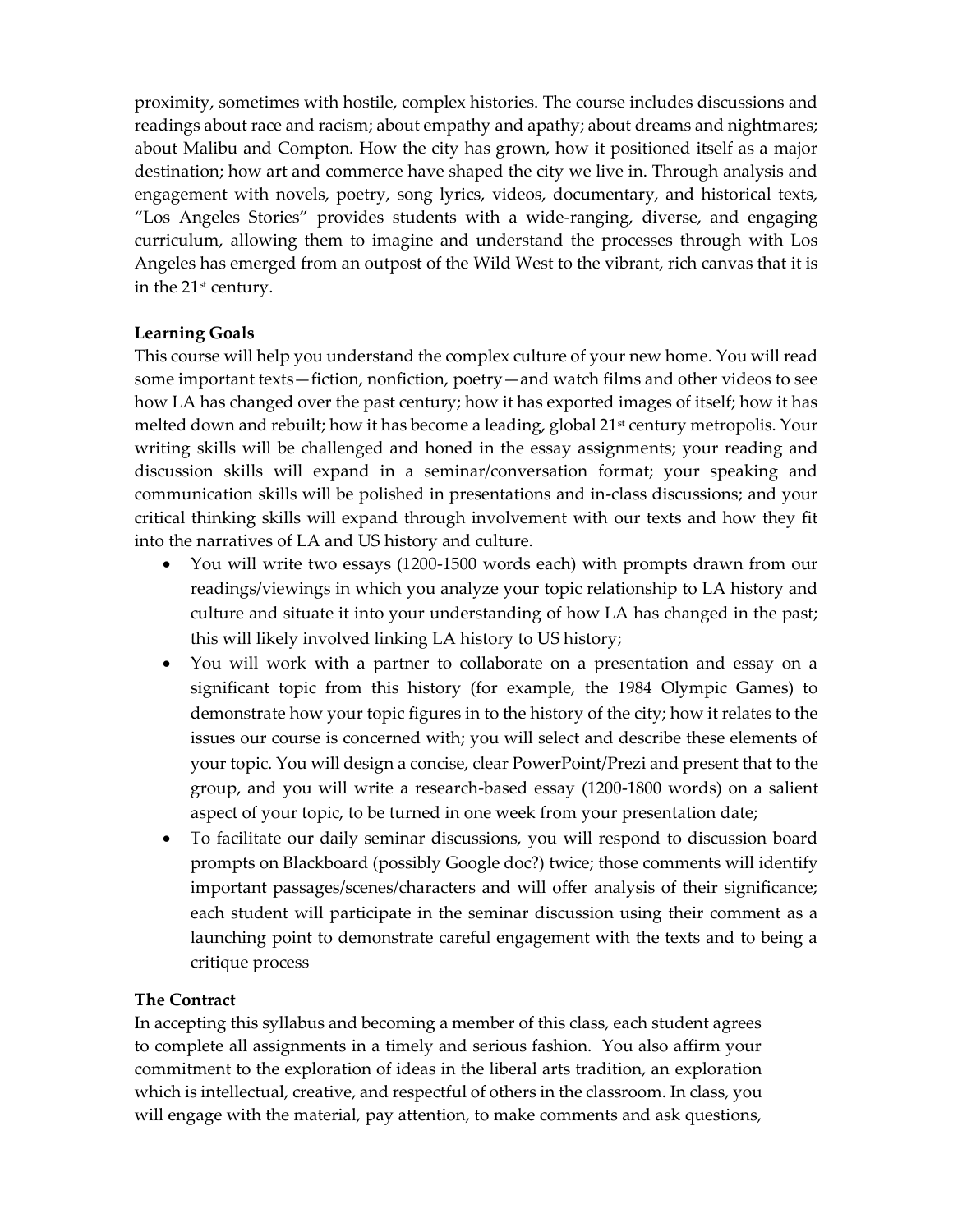to listen to your classmates, and to learn. This is a basic requirement for you to receive credit for participating in the class; merely showing up isn't sufficient. Your commitment to the quality and integrity of your work during the semester means that all work you hand in will be your own; *any outside sources will be properly cited*; and your work will be of the highest quality that you can produce. *Plagiarism is representing someone else's work as your own. It will have severe ramifications, and I will spot-check anything suspicious to ensure against it*. If you have any questions about using outside sources, please ask me to help you.

As the instructor, my commitment to each student is that I have put considerable thought into developing this course; that I will work hard to invigorate and challenge you during the semester; that I will read your work carefully and with an open mind and will value it accordingly; that I will be prepared for class but that my agenda won't get in the way of your input; and that I will be available to help you in your writing and thinking about the texts and issues we will be exploring. I'm here to help you succeed, to adjust to life at USC, and to help you strengthen your reading, writing, and discussion skills.

**TRIGGER WARNING: Given the volatility of the subject matter of the course and the life and death circumstances that our work will often confront, please be aware that some of what we read, view, and discuss will be difficult, emotionally and otherwise, to handle, for all of us. Let's be sensitive to that in our seminar we will always be respectful; we will always assume best intentions and best efforts at civil discourse. If something you are reading or viewing is too upsetting, SKIP IT and talk to me about alternatives and other strategies.**

#### **Readings and Supplementary Materials**

- Chester Himes, *If He Hollers Let Him Go* (1945; Thunder's Mouth Press, 2002): PDF on Blackboard
- D. J. Waldie, *Holy Land* (Norton, 1996, 2005): available from Amazon on free Kindle app for \$10
- Louis Negrete, Chicano Homeland (CreateSpace Independent Publishing Platform 2016), Paperback:148 pages; ISBN-10: 1519355262; ISBN-13: 978-1519355263; also on Kindle
- Christopher Isherwood, *A Single Man* (FSG or Minnesota; 1964; 2001): available on Amazon for free Kindle app for \$3
- Steph Cha, *Your House Will Pay* (Ecco, 2019): available on free Kindle app for \$13; also great version on Audible.com

▪ Films will likely include *Chinatown* (Polanski, 1974); *Boyz 'N the Hood*  (Singleton, 1991); *Straight Outta Compton* (Gray, 2015); *Jewel's Catch One* (C. Fitz, 2016); *Boys in Peril* (Streeter, 2012); *Once Upon a Time in Hollywood* (Q.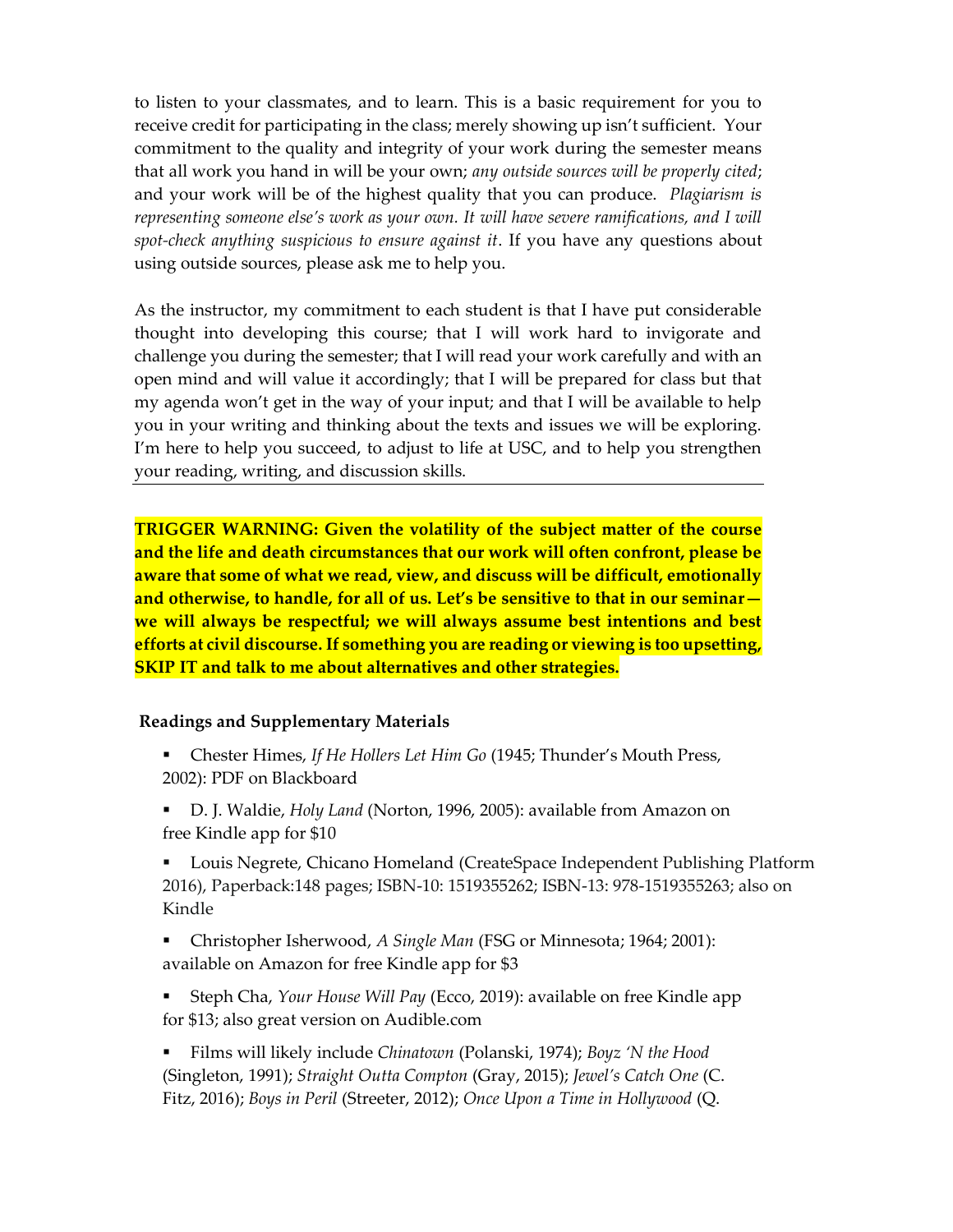Tarantino, 2019); *Let It Fall* (Ridley, 2017); for films not accessible to you, alternate assignments using KCET.org and their "Lost LA" archive will suffice.

# **Grading**

|                | Short "introduce yourself" essay               | 50 points         |
|----------------|------------------------------------------------|-------------------|
| $\blacksquare$ | Essays One and Two (4-6 pp.)                   | $200$ points $x2$ |
|                | Research Project/Presentation/paper (pairs)    | 300 points        |
|                | Take-Home Final Exam Essay (due 11/18)         | 150 points        |
|                | Class Participation/engagement/professionalism | $100$ points*     |

Essay one and two topics will be of your own invention, drawn from suggested topics/prompts from our readings and discussions. I'd suggest one "literary" topic and one "exploration/location" topic for the two main essays. The research project will team you up with a partner and will involve a 10-15 minute presentation and an essay (1200-1800 words) based on your presentation; you have about 15 topics to choose from with rolling deadlines. We will have twoon-one conferences to set up and help you and your partner develop these presentations.

\*NOTE: After your THIRD absence, you will forfeit all 100 class participation points. **Class participation includes showing up on time, paying attention, contributing to the conversation, and professional demeanor.**  A: 930-1000; A-: 929-895; B+: 894-870; B: 869-830; B-: 829-795; C+: 794-770, etc.

> **Schedule of Assignments (subject to change as needed)**

# **Part One: World War II Era/Race and Place: 1940s & 50s LA**

"Driving in the middle of a foreign city, it hit him that he had arrived in Los Angeles without any assurance of anything." (Isabel Wilkerson)

M, 8/23: Introduction to the course; Old and new LA; LA myths and truths; "Live and Learn" essay from the *New Yorker* by Louis Menand on the purpose of college education

W, 8/25: (Blackboard); begin Himes (ch 1 and 2);**Discuss self-introduction essay, due via Turnitin on Friday, September 10th**

M, 8/30: continue Himes; discuss excerpts from Isabel Wilkerson, *The Warmth of Other Suns* (Blackboard); make choices for projects; discuss projects and choose topics; look at CAAM museum website

W, 9/1: continue Himes up to Chapter 12; poems and videos on Black life in USA in 1940s and 50s (Blackboard); Wilkerson, "Warmth of Other Suns" excerpts from Blackboard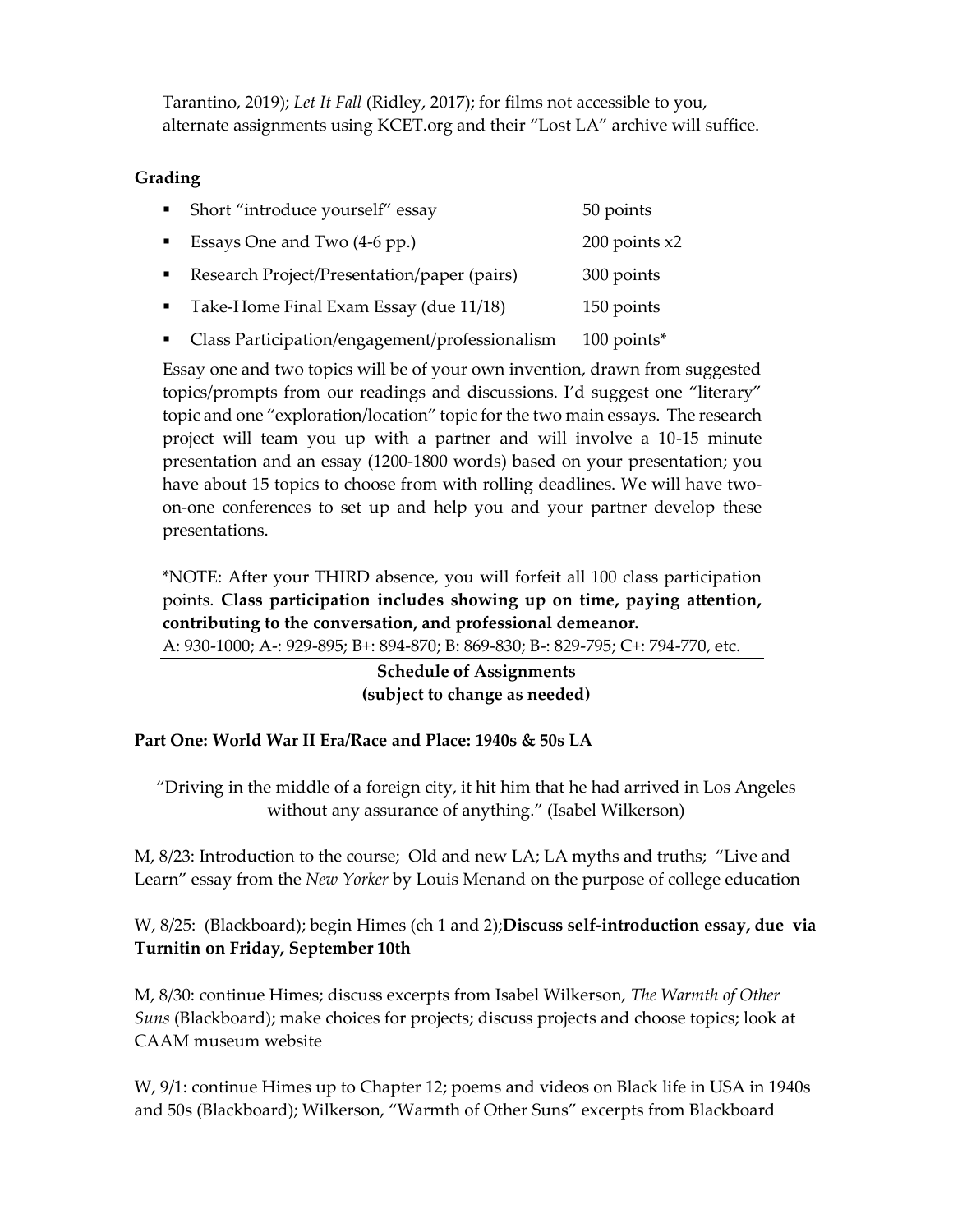Asynchronous: *Chinatown* (Hulu/Starz); *13th* (Netflix); *The Butler* (Amazon Prime); *Selma* (free on Open Culture website); *What Happened, Miss Simone* (Netflix); *Green Book* (Hulu; Showtime); *The Help*—**watch one of those options and comment on discussion board before class connecting it to the era and the issues of Himes**

W, 9/8: (no class Monday: Labor Day); continue Himes up to chapter 16; discuss selfintroduction essays, which are due 9/11 (Friday); talk about discussion board posts

M, 9/13: finish Himes and introduce Waldie

W, 9/15: Waldie, *Holy Land* (SECTIONS to focus on: 1-32; 52-74; 84-94; 113-39; 194-206; 243- 75; 284-91; 300-end; these are NOT page number but section numbers, about 60% of the total book); prompts for essay one

M, 9/20: continue Waldie; begin Negrete, *Chicano Homeland*

### **Part Two: Post-War Expansion & Growing Pains**

"There is no such thing as a friendly drink in noir." (*LA Times)*

W, 9/22: continue Waldie, *Holy Land*; Blackboard: *LA Times* on film noir

Asynchronous: *Double Indemnity* (YouTube \$4); *Sunset Boulevard* (YouTube, \$4); *Zoot Suit* (Hulu)*;* watch one and comment on discussion board before Thursday, 7/16, or KCET from "Lost LA"

M, 9/27: continue in Waldie; workshop on Essay One (have draft ready); continue in Negrete

W, 9/29: continue in Walde; presentation on film noir & classic Hollywood; presentation on Disney & Disneyland

M, 10/4 finish Waldie; presentation on Chavez Ravine & Dodger Stadium; introduce Isherwood

#### **Part Three: Transitional Years**

"Los Angeles weather is the weather of catastrophe, of apocalypse. . . . The wind shows us how close to the edge we are." (Joan Didion)

W, 10/6: Isherwood essay and diaries on Blackboard; **Essay one due via Turnitin on Friday, 10/8 (1200-1500 words)**

M, 10/11: *Single Man;* presentation: Watts towers/Watts rebellion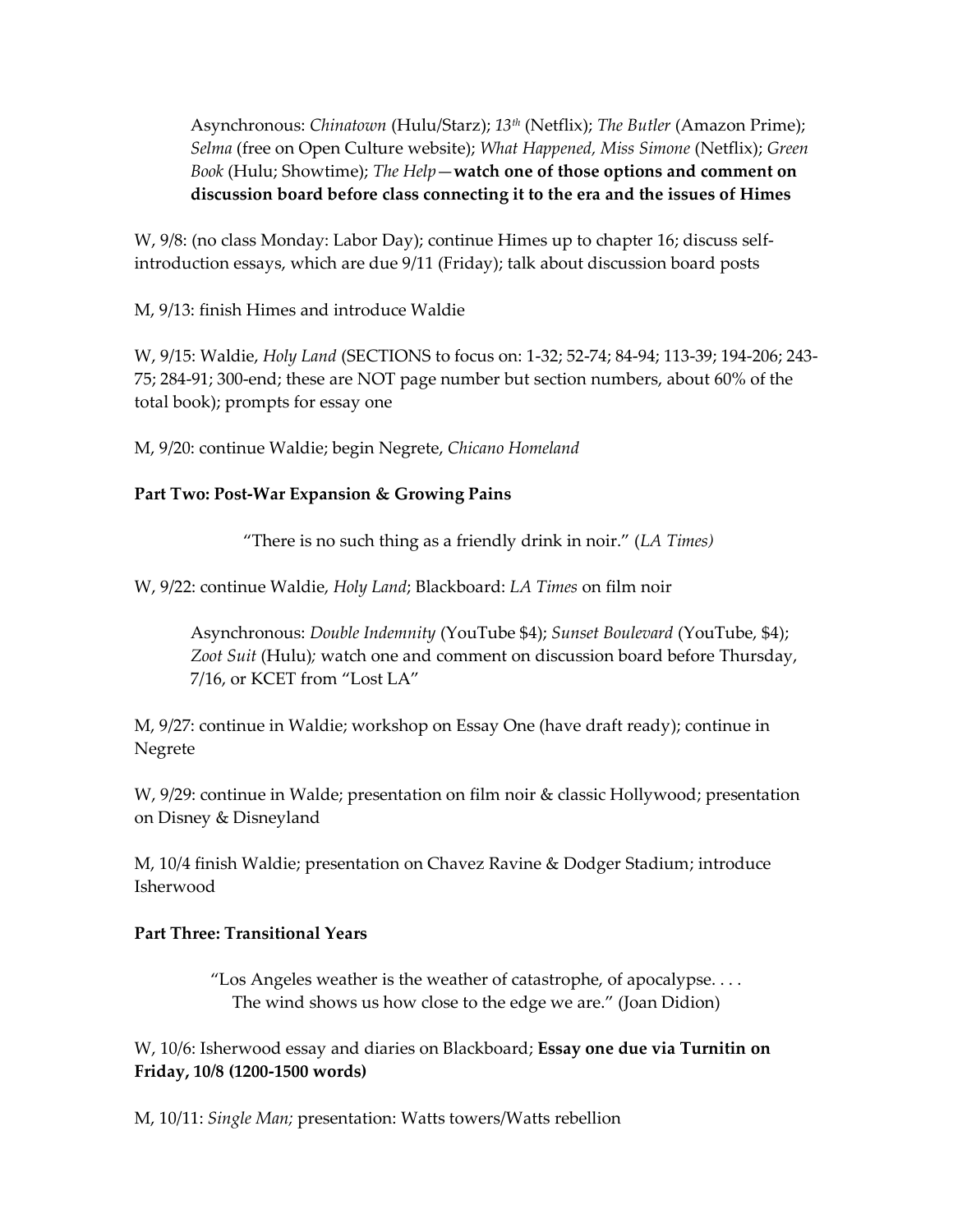W, 10/13: continue Isherwood and LA in the 60s; presentation: SoCal music, Beach Boys to The Eagles; surf culture

Asynchronous: *A Single Man* (Netflix); *Chris & Don: A Love Story* (Amazon Prime or Fandor); *Walkout* (HBO online); *Once Upon a Time in Hollywood* (Starz or Amazon Prime); *Echo in the Canyon* (Netflix); *Joan Didion: The Center Will Not Hold* (Netflix); watch one and comment on discussion board before class on Monday

M, 10/18: wrap Isherwood; Didion, "Los Angeles Notebook" on Blackboard; presentation: Tarantino's *Once Upon a Time in Hollywood* and Charles Manson; music of Laurel Canyon; *Walkout* and the Chicano pride movement/Chavez; continue in Negrete;

W, 10/20: finish Negrete; discuss essay two prompts and Discussion Board film notes; Carlos Almaraz documentary (clips) on Chicano Arts Movement Angeles; <https://americanart.si.edu/exhibitions/our-america> and https://unframed.lacma.org/2020/10/14/%E2%80%9Ccarlos-almaraz-playingfire%E2%80%9D-documentary

### **Part Four: Trouble in Paradise: Looking for Contemporary LA**

"Our art is a reflection of our reality." (Ice Cube)

M, 10/25: Watch *Bridging the Divide: Tom Bradley and the Politics of Race* (2015) on Kanopy; presentation on the LA Lakers and LA LIVE

W, 10/27: finish the documentary; discuss essay prompts; presentation on LACMA and the arts/gallery/museum scene in LA

Asynchronous (required): *Straight Outta Compton* or *Boyz n the Hood* (half will watch one and half the other); comment on discussion board before class

M, 11/1: begin Cha, *Your House Will Pay;* presentation on the 1984 Olympics; watch on your own: *Boyz 'N the Hood* (John Singleton, 1991) and the trailer for *Do the Right Thing* (Spike Lee, 1989)

W, 11/3: continue in Cha; *Twilight: Los Angeles* clips and discuss *SooC* and *Boyz* 

M, 11/8: continue Cha; watch short film, *Love Song for LaTasha* (2020)

W, 11/10: finish Cha

M, 11/15: share essay two draft for workshop; presentation on Skid Row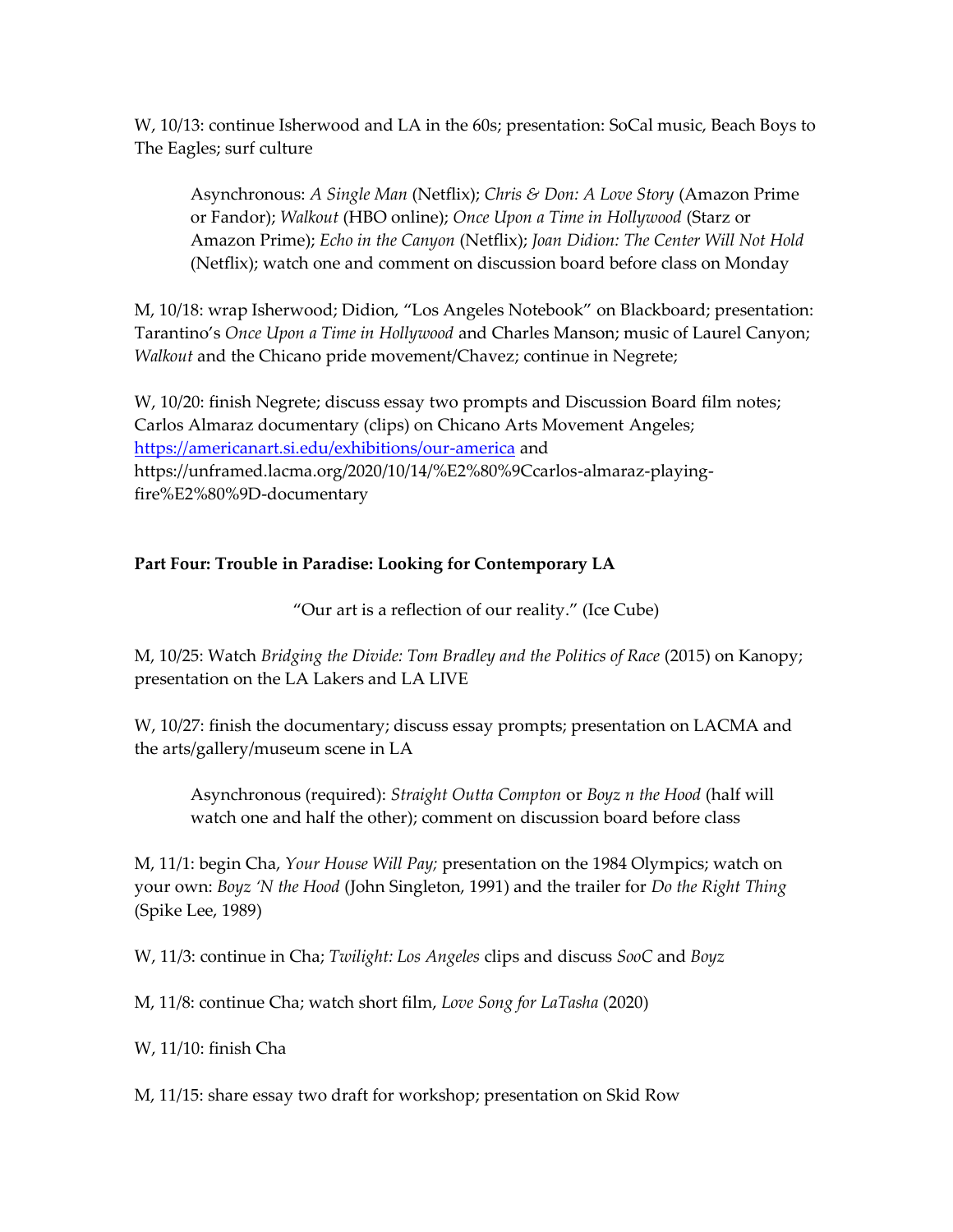# W, 11/17: talk about Discussion Board entries; final exam assigned; watch half of *Boys in Peril*; **turn in essay two via Turnitin by Friday, 11/19**

M, 11/22: finish and discuss *Boys in Peril* Thanksgiving break

M, 11/29: *City of Gold* documentary on Pulitzer Prize winning food critic, Jonathan Gold; final exam discussion and prompts W, 12/1: wrap up discussion; online course evaluations

#### **Final exam & any other written written work due by Monday, December 13th at 4pm PT Definition of Excellence in Teaching USC Department of English**

All writing is creative, and all civic engagement requires a sophisticated understanding of discourse and interpretation. The USC Department of English is committed to the power of the story, the word, and the image. We analyze and organize complex ideas, evaluate qualitative information, anticipate how real audiences respond to language, and study behaviors of complex characters leading uncertain lives with competing values. We develop critical abilities for a successful life, but our stories tell us why life is worth living.

Excellence in teaching is an active engagement with these commitments, perspectives, and values. A student with a major in **English** should graduate with an appreciation for (1) the relations between representation and the human soul, and (2) the relations between words and ideas. Teachers will encourage this appreciation through their knowledge and conveyance of the subject, the appropriateness of instructional materials, and the quality of their students' responses. We expect our students to:

- o understand the major representations in English discourse from earliest beginnings to the current moment; all literatures exist in conversation with earlier literatures;
- o organize and interpret evidence;
- o feel the experiences of others, both by engaging in literatures and by their own efforts to create new literatures;
- o understand how periods, cultural intentions, and literary genres differ;
- o grasp the skills and theories of interpretation, and the history of our own discipline;
- o see how interpretive interests shift with time and place;
- o attend to linguistic details of semantics, phrasing, and structure;
- o assume there are reasonable alternative understandings of a text;
- o adjudicate differences through reasoned arguments that honestly engage counter-arguments.

Our students will have lives in very different arenas, but all calling for skills in discourse, empathy, civil argument, and civic engagement. We cannot and should not say what those careers will be; we train students for jobs that have not yet been invented.

English Department students with an interdisciplinary major in **Narrative Studies** should expect instruction that inculcates an appreciation for all of the above, and coordinates with definitions of teaching excellence in USC's corresponding departments.

The Department of English adheres to the modalities of instruction published in the "USC Definition of Excellence in Teaching."

> Approved September 18, 2018 Undergraduate Studies Committee Department of English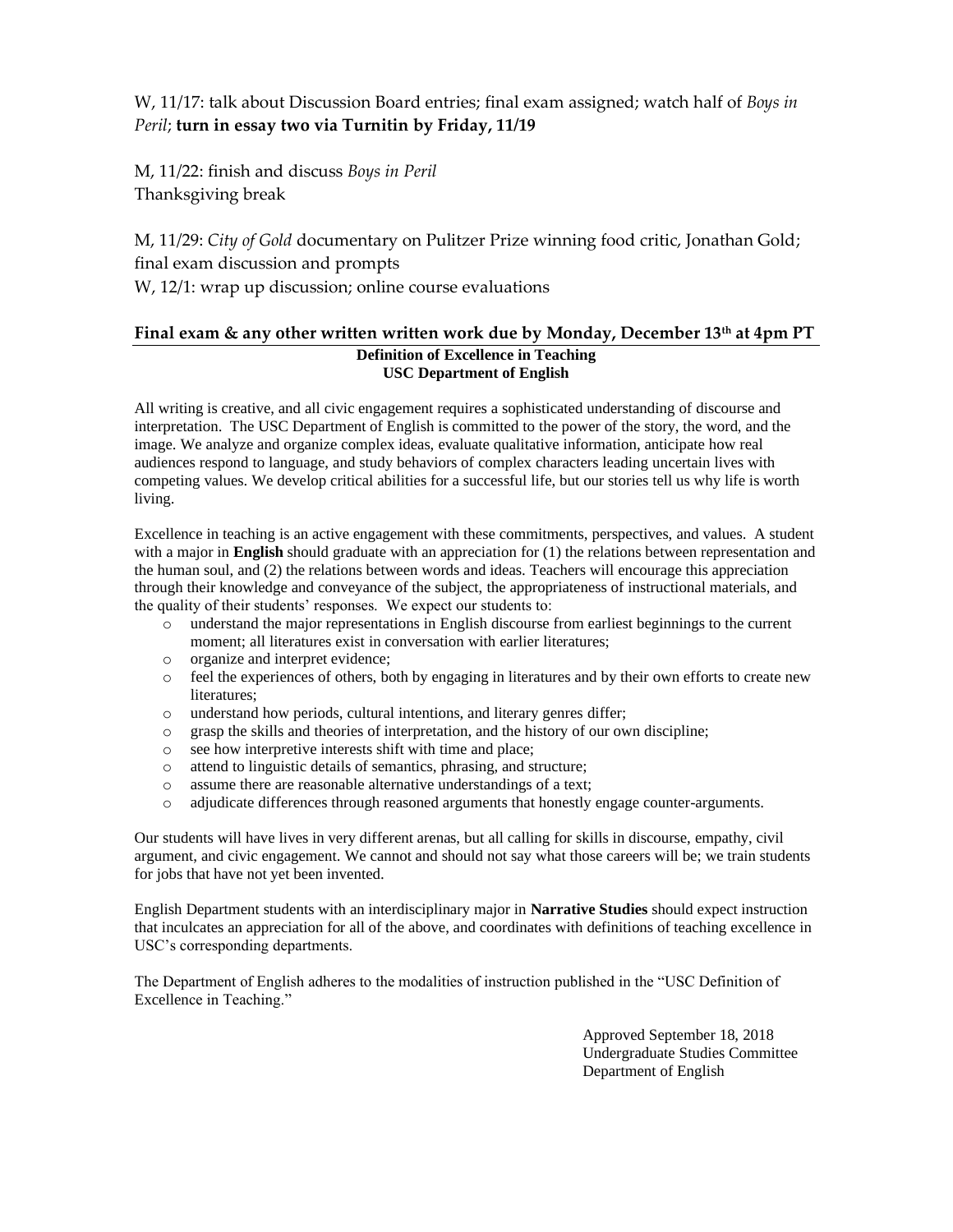# **Statement on Academic Conduct and Support Systems**

### **Academic Conduct:**

- *Plagiarism* presenting someone else's ideas as your own, either verbatim or recast in your own words – is a serious academic offense with serious consequences. Please familiarize yourself with the discussion of plagiarism in SCampus in Part B, Section 11, "Behavior Violating University Standards" [policy.usc.edu/scampus-part-b.](https://policy.usc.edu/scampus-part-b/)
- *Other forms of academic dishonesty* are equally unacceptable. See additional information in SCampus and university policies on scientific misconduct, http://policy.usc.edu/scientificmisconduct.

#### **Support Systems:**

- *Student Counseling Services (SCS) – (213) 740-7711 – 24/7 on call* Free and confidential mental health treatment for students, including short-term psychotherapy, group counseling, stress fitness workshops, and crisis intervention. [engemannshc.usc.edu/counseling](https://engemannshc.usc.edu/counseling)
- *National Suicide Prevention Lifeline – 1 (800) 273-8255* Provides free and confidential emotional support to people in suicidal crisis or emotional distress 24 hours a day, 7 days a week. [www.suicidepreventionlifeline.org](http://www.suicidepreventionlifeline.org/)
- **Relationship and Sexual Violence Prevention Services (RSVP) (213) 740-4900 24/7 on call** Free and confidential therapy services, workshops, and training for situations related to genderbased harm. [engemannshc.usc.edu/rsvp](https://engemannshc.usc.edu/rsvp/)
- *Sexual Assault Resource Center* For more information about how to get help or help a survivor, rights, reporting options, and additional resources, visit the website: [sarc.usc.edu](http://sarc.usc.edu/)
- *Office of Equity and Diversity (OED)/Title IX Compliance (213) 740-5086* Works with faculty, staff, visitors, applicants, and students around issues of protected class. [equity.usc.edu](http://equity.usc.edu/)
- *Bias Assessment Response and Support* Incidents of bias, hate crimes and microaggressions need to be reported allowing for appropriate investigation and response. [studentaffairs.usc.edu/bias-assessment-response-support](https://studentaffairs.usc.edu/bias-assessment-response-support/)
- *The Office of Disability Services and Programs* Provides certification for students with disabilities and helps arrange relevant accommodations. [dsp.usc.edu](http://dsp.usc.edu/)
- *Student Support and Advocacy – (213) 821-4710* Assists students and families in resolving complex issues adversely affecting their success as a student EX: personal, financial, and academic. [studentaffairs.usc.edu/ssa](https://studentaffairs.usc.edu/ssa/)
- *Diversity at USC*

Information on events, programs and training, the Diversity Task Force (including representatives for each school), chronology, participation, and various resources for students. [diversity.usc.edu](https://diversity.usc.edu/)